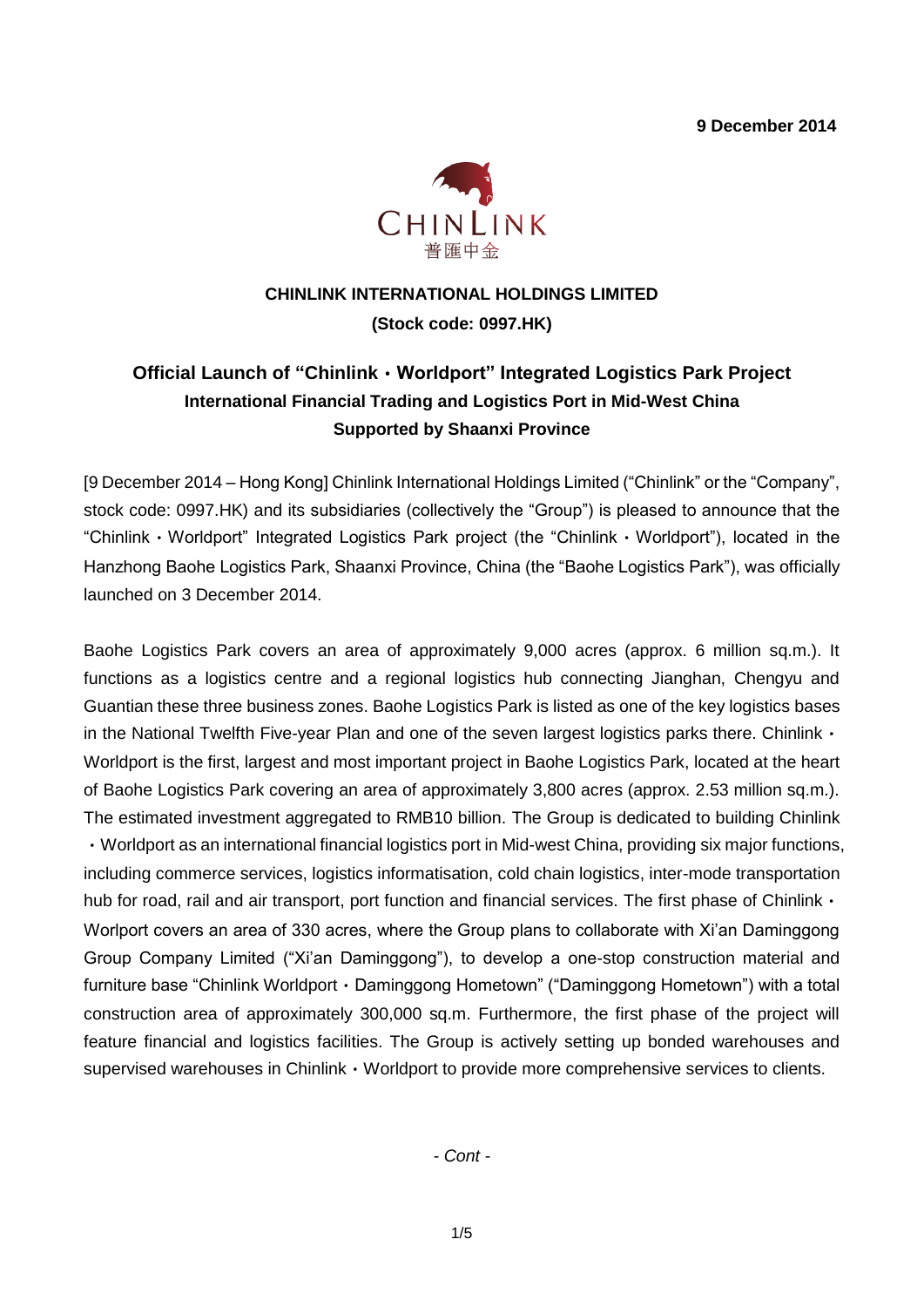The commencement ceremony of "Hanzhong Baohe Integrated Logistics Park - Chinlink · Worldport" (the "Ceremony") was organised by Hantai District People's Government, Hanzhong City and coorganised by Chinlink in the morning of 3 December 2014. Mr. Wang Jianjun, Mayor of Hanzhong City, introduced the Baohe Logistics Park during his welcoming speech. Mr. Siu Wai Yip ("Mr. Siu"), Executive Director of Chinlink, paid tribute and commented, "Chinlink ・Worldport is a perfect prototype with modern logistics centred in the modern service system. It successfully practices the innovative idea of financial logistics. As the facilities in Baohe Logistics Park being completed and equipped with its functional advantages like an inter-mode transportation hub for road, rail and air transport, custom ports, warehousing and distribution, and information exchange, etc., it is expected to further strengthen the Chinlink · Worldport project and bring significant synergy benefits for the Group's financial logistics business." In addition, Mr. Li Weibin ("Mr. Li"), Chairman of Chinlink, Mr. Mou Xiaofei, District Mayor of Hantai District People's Government, Hanzhong City, and Mr. Xi Youliang, Chairman of Xi'an Daminggong, signed a strategic agreement of intent at the Ceremony, marking the commencement of the collaboration in the establishment, operation and management of Daminggong Hometown. After the Ceremony, Mr. Li accompanied government officials to visit "Chinlink・Worldport" Investment Centre.

In the afternoon, Chinlink organised the "Mid-west China Logistics and Construction Material and Furniture Industry Development Summit" (the "Summit") and "Investment Fair of Daminggong Construction Material and Furniture Base" ("the Fair")." At the Summit, Mr. Tang Yifeng, Chairman of Chinlink International Trade Centre (Hanzhong) Company Limited, and Mr. Rong Changsheng, Operations Director of Xi'an Daminggong, signed a strategic cooperation agreement. It officially stationed Daminggong Hometown in Chinlink · Worldport. Mr. Siu said, "Being an expert in construction material and furniture, Xi'an Daminggong stationed in Chinlink ・ Worldport helps promote and enhance the development of Hanzhong City and the industry. Our Group will fully utilise our specialties in supply-chain finance logistics business and e-commerce platform, integrate resources from the construction materals wholesales of Xi'an Daminggong, to jointly develop construction materials supply-chain logistics. This will grasp more development opportunities in Hanzhong City and generate larger revenue contribution for both parties. The subsequent Fair attracted over 800 corporates from Guangzhou, Sichuan, Gansu and Hanzhong, etc., and received overwhelming responses.

Mr. Li said, "Being the hub city of Shaanxi, Sichuan and Chongqing, Hanzhong has substantial geographical advantages. Therefore, we develop Chinlink・Worldport here to be one of our key investment projects. With efficient goods flow, we aim to attract more businesses and hence achieve effective logistics flow. We are determined to build Chinlink・Worldport to become an international financial trading and logistics port in Mid-West China. By practising the creative idea of "financial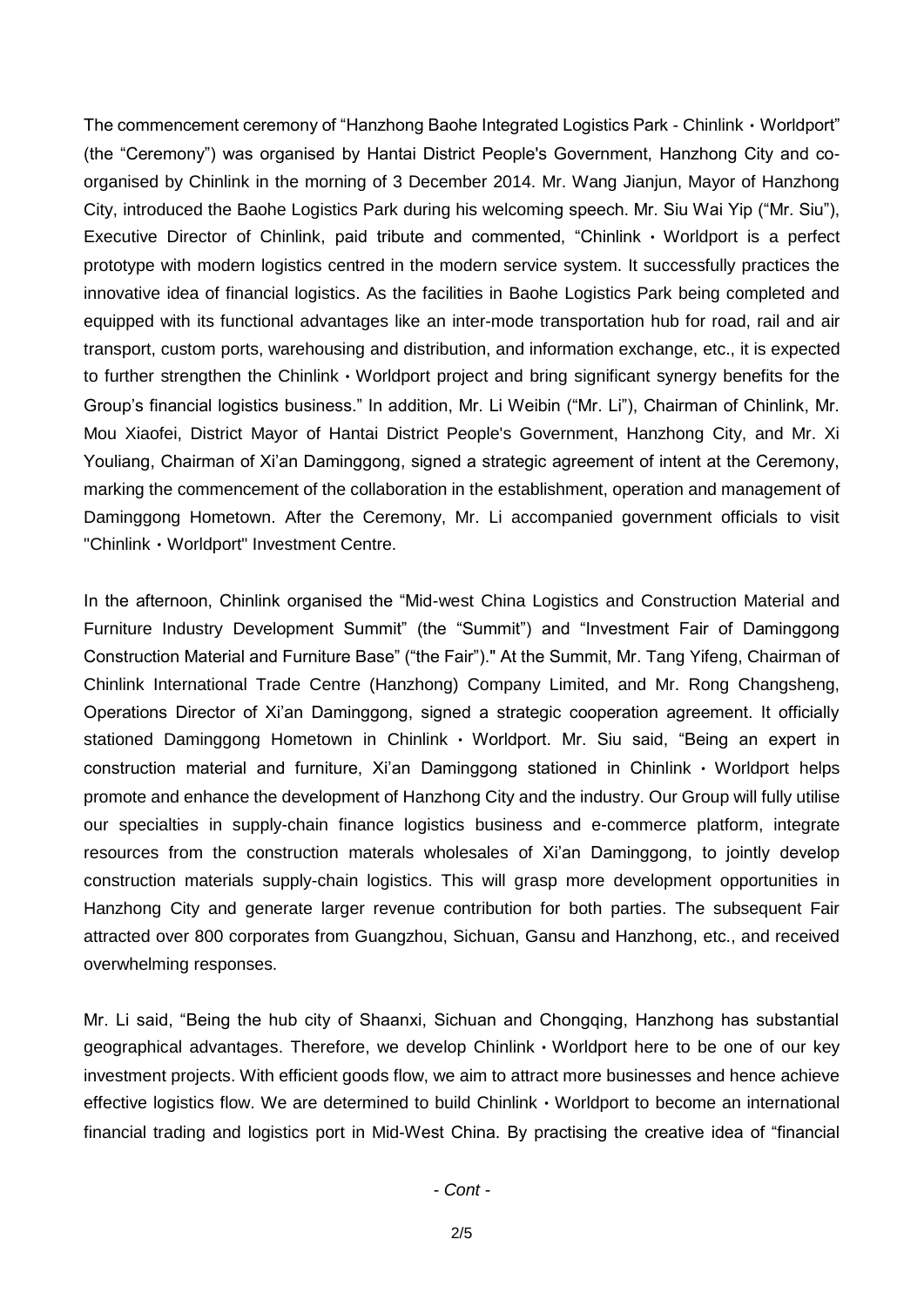logistics", we are on track of realising the internationalisation of modern logistics. We strongly believe that with the accelerated improvement in transportation network, Hanzhong will gather more worldwide information and create more opportunities for business development, thus bring significant return to the Group."



"Chinlink・Worldport" Integrated Logistics Park project in Hanzhong Baohe Logistics, Shaanxi Province, China was officially launched on 3 December 2014. Mr. Siu Wai Yip (Front Centre), Executive Director of Chinlink International Holdings Limited, paid tribute during the commencement ceremony of "Hanzhong Baohe Integrated Logistics Park - Chinlink・Worldport".



Mr. Li Weibin (Left Three), Chairman of Chinlink International Holdings Limited and officials of Hantai District People's Government, Hanzhong City visited "Chinlink・Worldport" Investment Centre.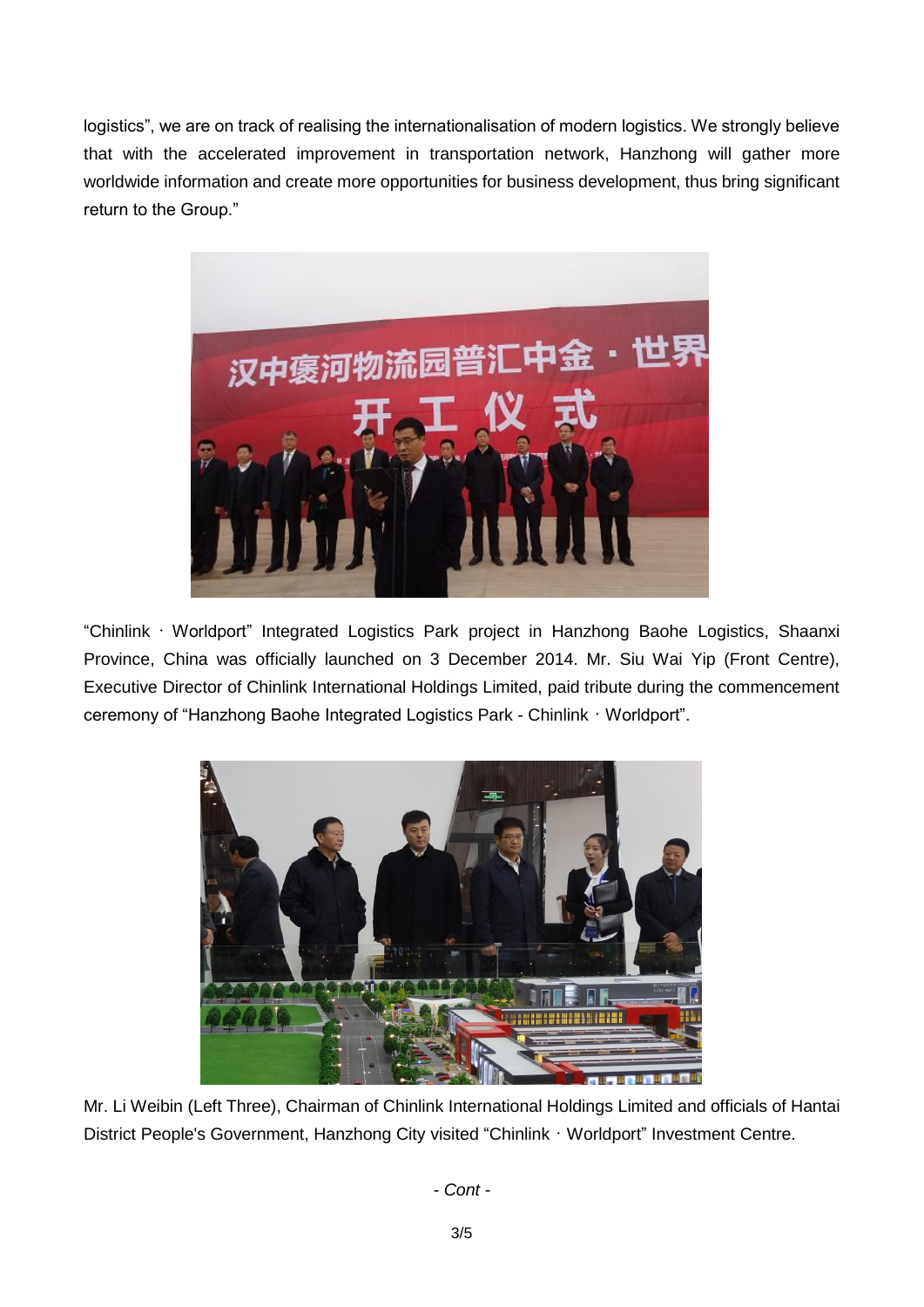

From right to left: Mr. Li Weibin, Chairman of Chinlink International Holdings Limited, Mr. Mou Xiaofei, District Mayor of Hantai District People's Government, Hanzhong City, and Mr. Xi Youliang, Chairman of Xi'an Daminggong Group Company Limited, signed the strategic agreement of intent, marking the commencement of the collaboration in the establishment, operation and management of "Chinlink Worldport · Daminggong Hometown".



The "Investment Fair of Daminggong Construction Material and Furniture Base" received overwhelming responses.